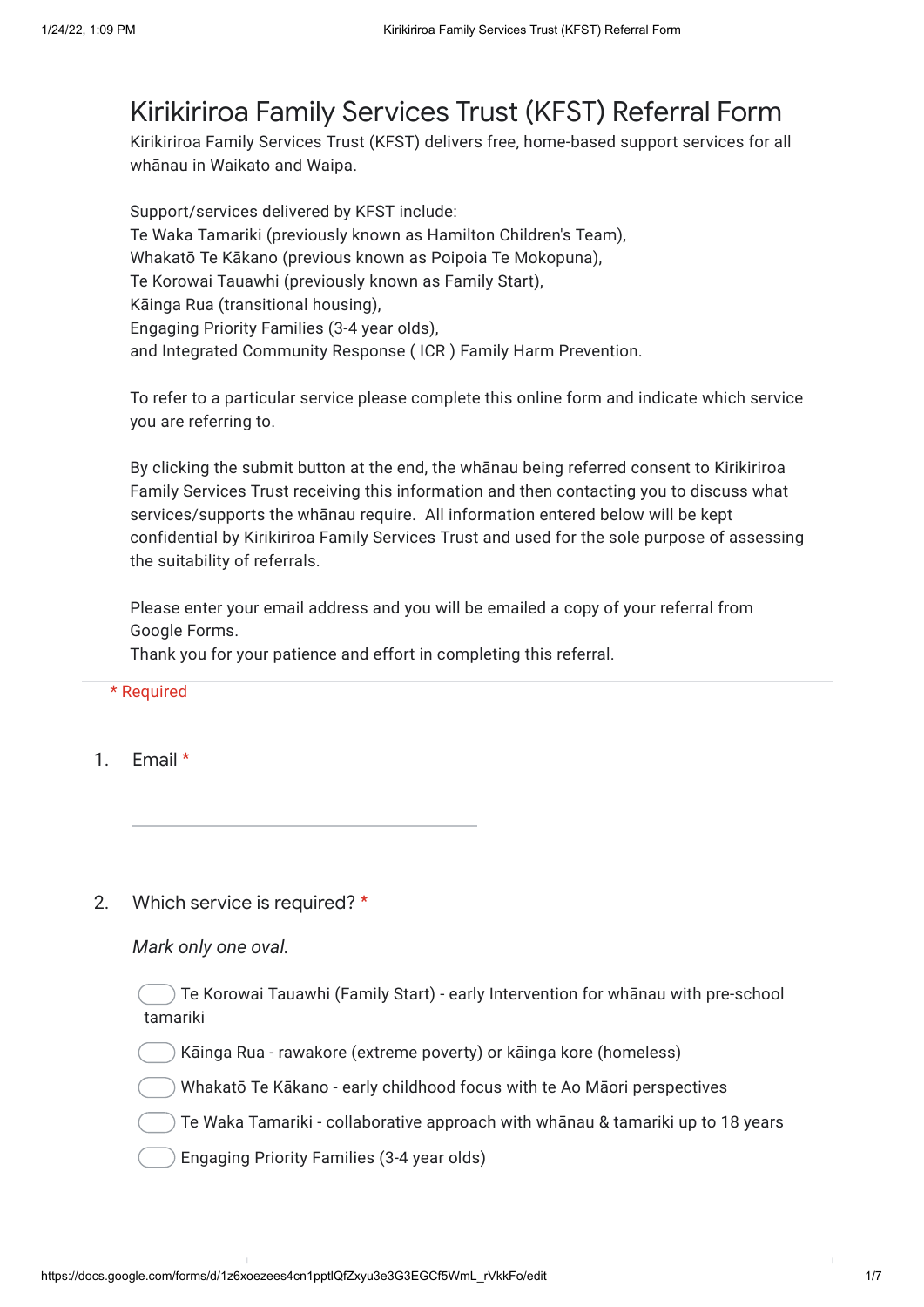Tell us about you You can refer yourself to KFST services, or a professional/practitioner can refer on your behalf. You can include more than one child per referral. Please ensure to include all details for each Child.

3. Your Name / Referrer Name

- 4. Your Relationship to Child/Your Agency Name/Your Role \*
- 5. Your Contact Phone
- 6. Your Contact Email
- 7. Type of Referral \*

*Check all that apply.*

- Self Referral you are referring yourself
- Professional / Practitioner
- Other, explain

.............................................................................................................................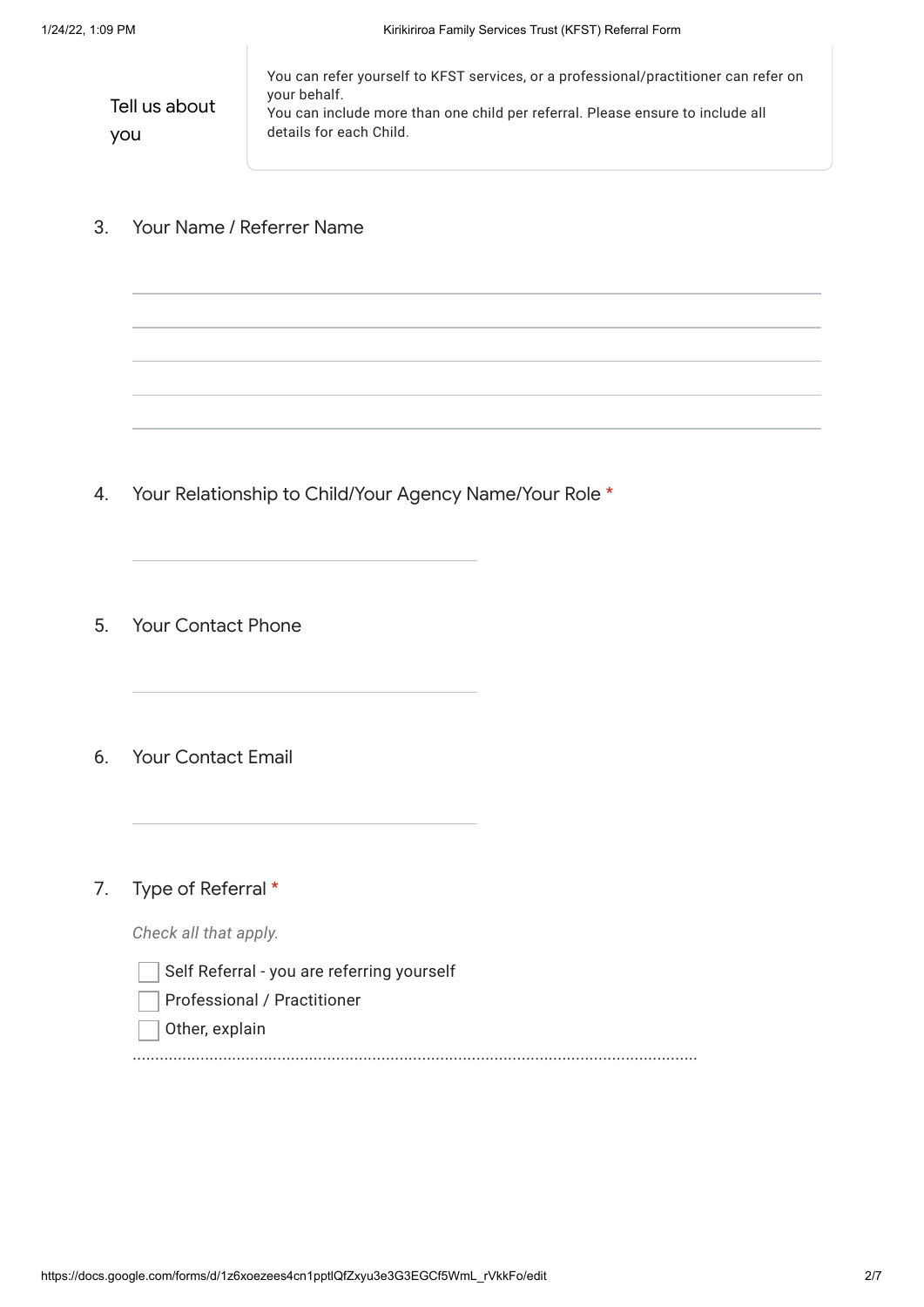8. Is the whānau aware of this referral and have they given their consent for this referral? \*

*Mark only one oval.*

Yes

 $\bigcirc$  No. If the whanau are not yet aware of this referral please ensure you gain their consent before submitting this referral.

### Tamariki / Child Details

9. Please provide all four details for each child you are referring. a) Name of Tamaiti /Child \*

- 10. b) Date Of Birth \*
- 11. c) Gender \*
- 12. d) Ethnicity \*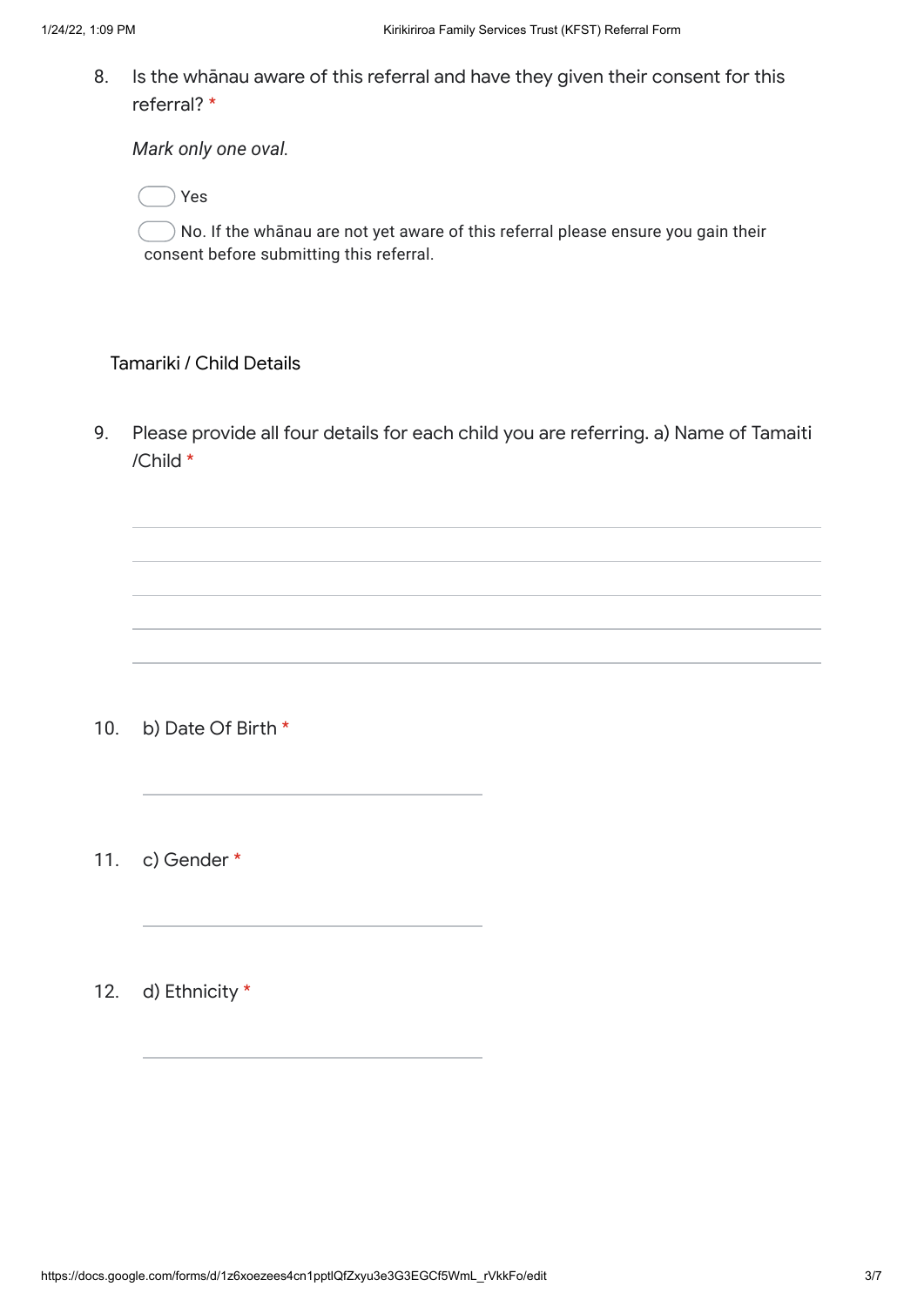13. Please provide the details for any additional tamariki/Children in the home and if they are also considered a referral: a) Name of Tamariki /Children b) Date of birth c) Gender d) Ethnicity

14. Whānau address \*

15. Caregiver details - please provide the details below for the caregiver/parent: a) Full name \*

16. b) Contact phone number and if available contact email \*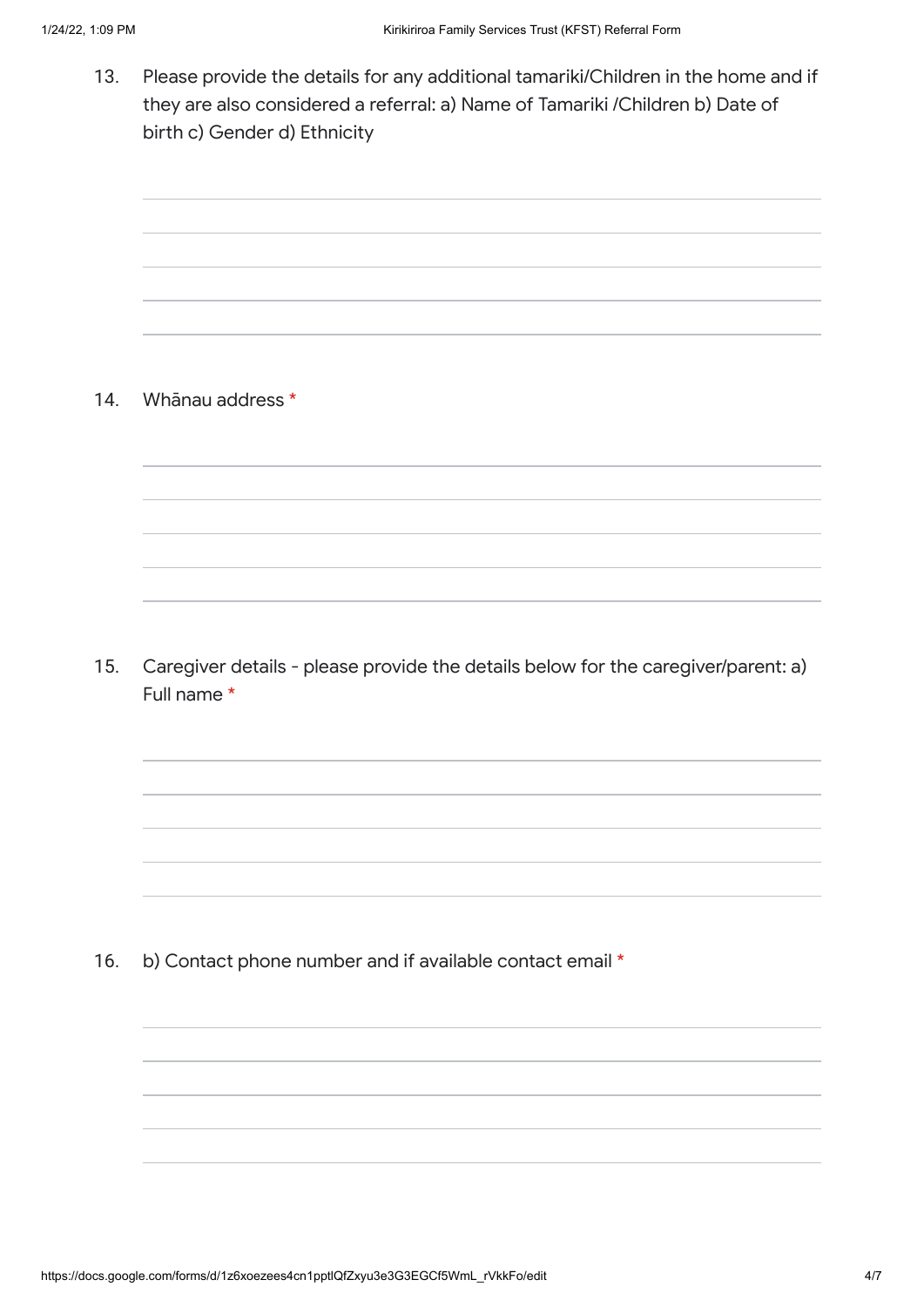#### 17. c) Relationship to the child \*

| How<br>can<br>we<br>help? | Please tick all options that relate to the tamariki / child or to the parent / caregiver of the<br>tamariki you are refering. The more details you provide us the better able we are to find you<br>appropriate support. |
|---------------------------|--------------------------------------------------------------------------------------------------------------------------------------------------------------------------------------------------------------------------|
| 18.                       | Check all that apply.                                                                                                                                                                                                    |
|                           |                                                                                                                                                                                                                          |
|                           | Housing - homeless, emergency housing, overcrowding, transient, eviction pending, no<br>fixed abode                                                                                                                      |
|                           | Parental Imprisonment                                                                                                                                                                                                    |
|                           | Addictions, Drugs/Alcohol or other drugs, Gambling                                                                                                                                                                       |
|                           | Safety/Risk of Harm                                                                                                                                                                                                      |
|                           | Unemployment                                                                                                                                                                                                             |
|                           | Relationship Issues / Breakdown                                                                                                                                                                                          |
|                           | <b>Gang Affiliation</b>                                                                                                                                                                                                  |
|                           | <b>Shared Parenting</b>                                                                                                                                                                                                  |
|                           | <b>Parenting Support</b>                                                                                                                                                                                                 |
|                           | Young Parents (under 18 yrs)                                                                                                                                                                                             |
|                           | <b>Alleged Neglect</b>                                                                                                                                                                                                   |
|                           | <b>Family Harm</b>                                                                                                                                                                                                       |
|                           | Limited support networks                                                                                                                                                                                                 |
|                           | Education/Early childhood Learning - not engaged                                                                                                                                                                         |
|                           | Health/Disability                                                                                                                                                                                                        |
|                           | <b>Mental Health</b>                                                                                                                                                                                                     |
|                           | Self Harm                                                                                                                                                                                                                |
|                           | <b>Behavioural Issues</b>                                                                                                                                                                                                |
|                           | Social Issues                                                                                                                                                                                                            |
|                           | <b>Identity Issues</b>                                                                                                                                                                                                   |
|                           | <b>Bullying</b>                                                                                                                                                                                                          |
|                           | Trauma                                                                                                                                                                                                                   |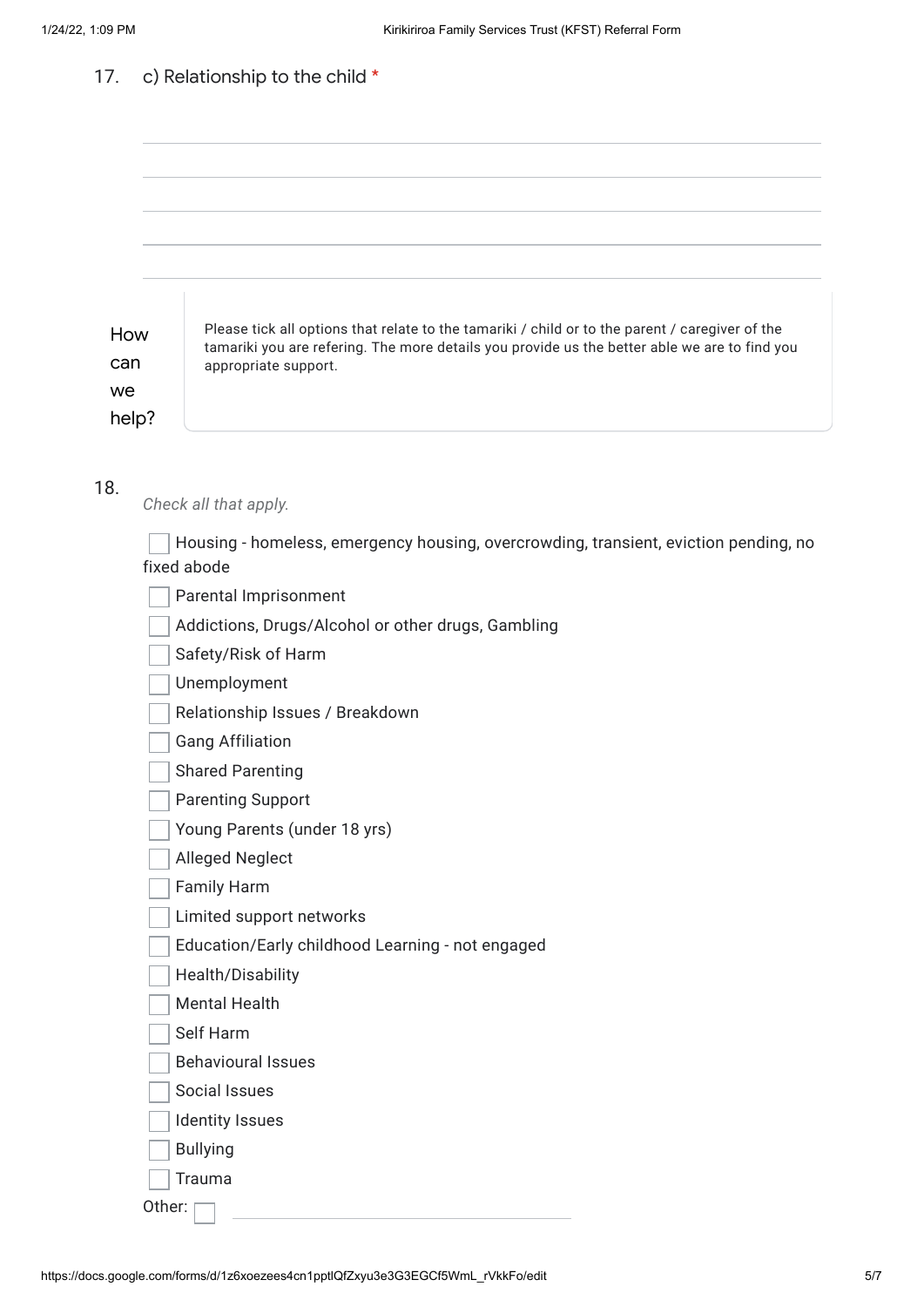Current Supports and Services involved

19. Please provide name and contact details for all services / supports involved with whānau. \*

20. What further services/supports are needed? \*

21. Current whānau situation / worries \*

|                                 | Please recheck your contact details are correct so someone from Kirikiriroa Family<br>Services Trust can contact you to discuss your referral.                                                     |
|---------------------------------|----------------------------------------------------------------------------------------------------------------------------------------------------------------------------------------------------|
| Consent<br>/ Submit<br>Referral | By clicking Submit below you consent to Kirikiriroa Family Services Trust receiving your<br>information and contacting you. You will also be emailed a copy of your referral from<br>Google Forms. |
|                                 | Ngā mihi nui. Thank you for your patience and effort in making a referral.                                                                                                                         |

This content is neither created nor endorsed by Google.